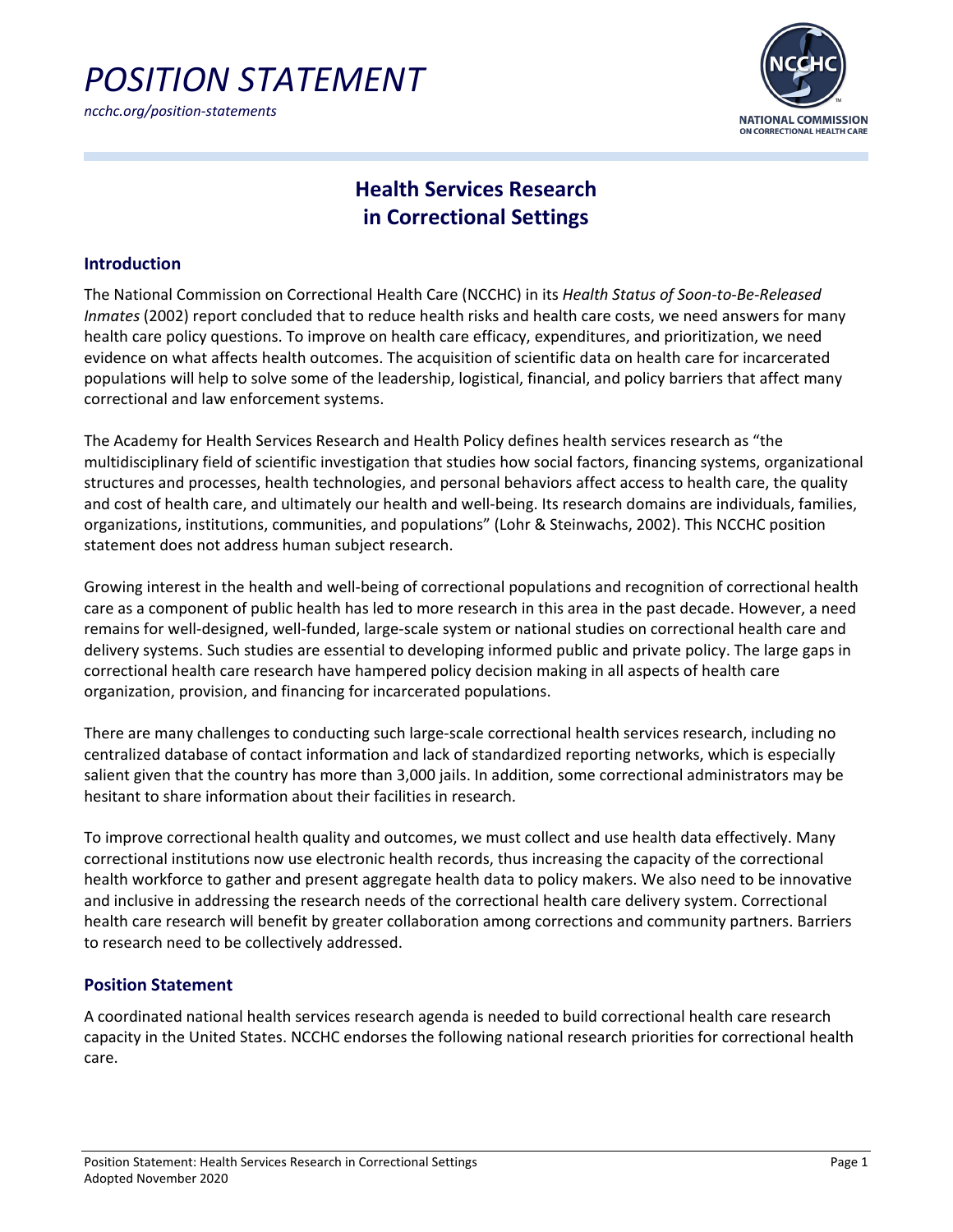# *POSITION STATEMENT ncchc.org/position-statements*



- 1. NCCHC advocates that Congress, through appropriate federal agencies and health-related national organizations, support research targeted to correctional health care to identify and address problems unique to correctional settings.
- 2. Appropriate federal agencies in partnership with health-related national organizations should develop mandated surveillance guidelines to promote uniform national reporting of selected conditions to enhance epidemiologic research of these conditions and assist with accurate health care planning. Ensure that the surveillance program collects data in prisons and jails in the same manner as they are collected in the community. The results of data collection should be shared with the community. Surveillance guidelines should incorporate processes for protecting confidentiality of personal health information. Evaluate the utility of surveillance activities and implement improvements as appropriate.
- 3. A national correctional health care database is needed, along with standardized definitions and reporting measures to assess the prevalence of selected communicable diseases, chronic diseases, and mental illnesses. An information system should be designed for use by national, state, and local correctional authorities to measure and report the data with the ability to categorize data by age, race, and gender. National, state, and local correctional and public health agencies should be required to report rates of selected communicable diseases, chronic diseases, pregnancy, and mental illnesses to aid in planning programs and allocating resources.
- 4. To strengthen correctional health care capacity and provide its unique insight to research findings, NCCHC endorses the model that includes relevant law enforcement and correctional health and custody staff involvement in data analysis and interpretation of research findings.
- 5. National, state, and local correctional and public health agencies should improve funding and efforts to establish electronic health data retrieval in correctional systems.
- 6. NCCHC advocates that Congress, through appropriate federal agencies and health-related national organizations, fund projects to evaluate models that emphasize cost-effective options for the provision of high-quality medical and mental health care in corrections as well as continuity of care after release; research programs to define effective health education and risk reduction strategies for incarcerated people; and research programs to identify correctional system barriers that prevent correctional health staff from implementing prudent health care and public health recommendations.
- 7. NCCHC advocates that Congress, through appropriate federal agencies, support large-scale research to address problems unique to the incarcerated population. Creating a research infrastructure unique to correctional health care will link researchers and practitioners, help to identify research priorities, and have an economy of scale by sharing tools and resources and building research capacity.
- 8. NCCHC advocates that Congress, through appropriate federal agencies, correctional and law enforcement organizations, and health-related national organizations, develop and maintain a national literature database for correctional health professionals, including a compendium of policies, standards, guidelines, and peer-reviewed literature.